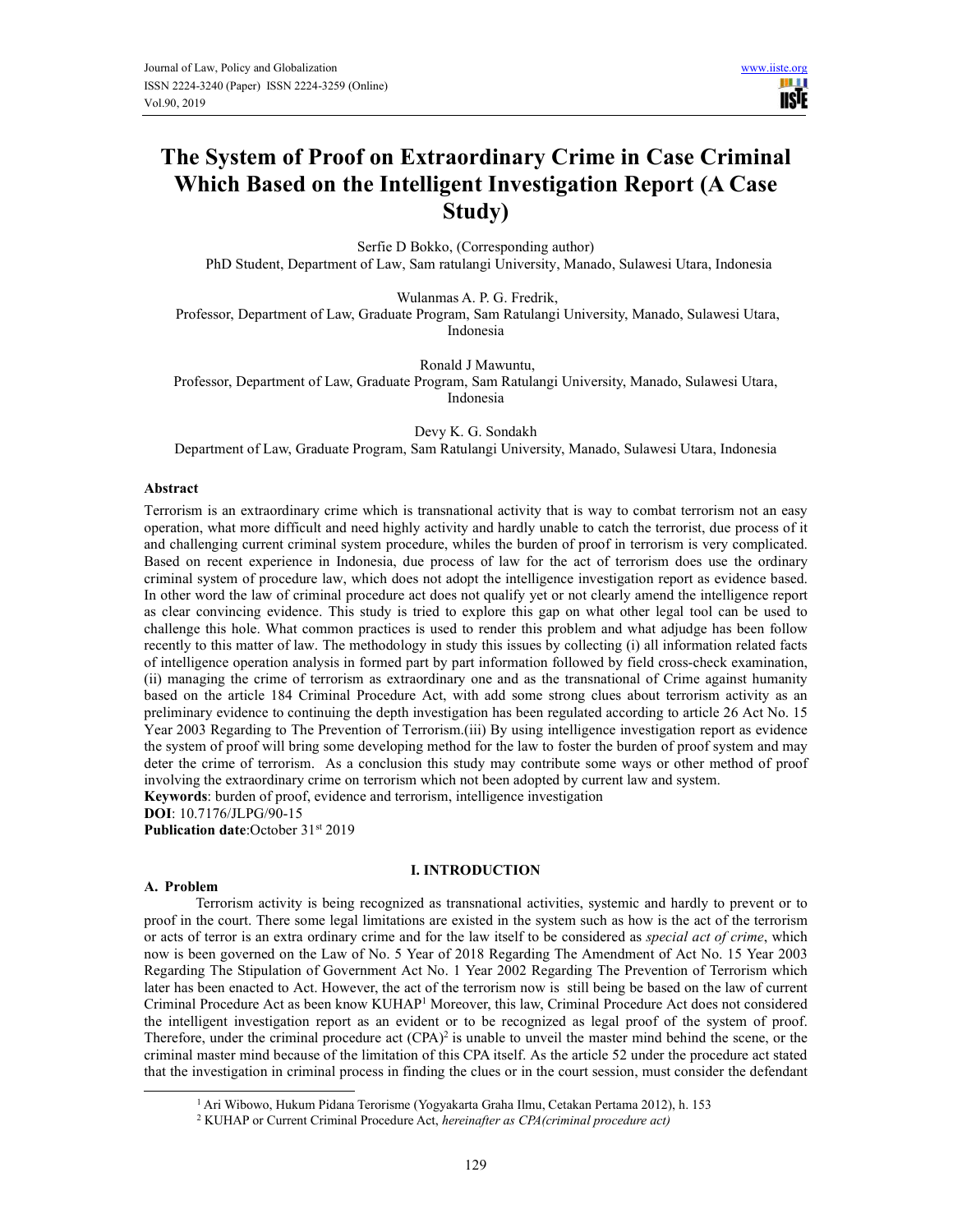right and eligible to deliver his/her opinion in freedom to Judge or other investigators.<sup>1</sup>

The master mind of the terror may be anybody, usually has good background of education in related skill. They understand the law very well and accurately, grasp all the human rights issues and certainly they know every loop in the system of law. The Indonesian CPA is regulating the human right issues, compare to the previous one HIR which is not. The defendant human rights issues become week point for the law enforcement side, oppose to defendant side. This week-point as reason for the defendant human right issues has been prevail for long time. This loop hole may not make the root of the crime to be unveiling. The most quote on human right base issues is the presumption of law such as no quilt before court decision as been to adopt in CPA as well.<sup>2</sup>

Intelligence investigation report  $(IIR)^3$  is confidential and considerately accurate and final situation as the truth to be perceive as urgency and need to execute immediately. What act of execution could be precisely taken for? All acts which have been stated in criminal procedure act such as; cough, arrest, search and foreclosure. By doing this, the author believe that the law enforcer is not one step behind thus may prevent or cease the extra ordinary crime activity and may eliminate victim or other advance terror.

States that have been applied the IIR for legal evidence is Netherland. Seemingly become very effective in deterrence the terrorism compare to its neighbor countries like Germany, Denmark, France and Belgium. Handling extra ordinary crime may be preventing thru the existence of intelligent agent which is gaining the information thru other intelligence network and tool or media. Some evaluation might consider as to specific media as picture, drawn, recording, symbols, data analysis to produce IIR.

The article 26 and 27 of the Act No. 15 Year 2003 about the Stipulation of Government Regulation as an ACT which number No. 1 Year 2002 regarding The Prevention of Criminal Terrorism provide legal base for the prevention activity; Article 26 states that in order to gain preliminary evidence, the investigator may use every intelligence report, and in the Article 27 formulates that is the evidence rule does encompasses; a) evidence tool that is been stated on the criminal procedure act b) other evidence tool such as information that literally spoke out, sending, receiving or storing in the electronic devices using optical devices or element or same with that. Thus the IIR may be used for preventing, disturbing in order to diminish the event of terrorism that may incur wide damage of property or other victim.

Booming or suicide boom are seemingly escalated year by year and are doing by an ir-respectable person and antisocial personal diligently to create panic and fear in society. In the recent years the media have been reported, as the writer personal note that on 4 of July 2016 suicide boom in Arab Saudi, Arief Jeddah, in Medinah near the Masdjid Nabawi. 5 of July 2016 suicide bombing at Mapolresta Surakarta Solo Indonesia one day before Idul Fitri. 15 of July 2016 tragedy of truck chorusing crowed of people in France with gun shooting leave casualty 80 people dies. May of 22 year 2017 Manchaster bombing England at the concert of Ariana Grande. <sup>4</sup> This is only a view example of terrorist activities has shown this world wide terror and fear. Target of this black harsh campaien is to spread out fear and chaos with no specific target but only innocent people. This strategy is more and more used by creating chaos and fear and make situation uncontrollable and put the mass in vulnerable situation and chaotic become easy target. The more chaos the more victim are getting.<sup>5</sup>

Again, terrorism is an extraordinary crime, crime against humanity are not slogan one. Based on some reports shown that the victim of terror are not limited to indiscriminative people but damaging or wiping out all economic resources and to be expected to create social and political turbulance. The terror may happen anytime anywhere because of its secrecy activity, well-plan and set up by skillful person until its active action. This is a serious imminent threat, and dangerous situation challenging every national security in the world. However, the prevention must be doing by an ad-hoc way and integrative manner.

Must be to recognition about difficulty in cope the master mind of terror under Indonesia current system. One of the stumble point is the camouflage activity which is commonly known using by such terrorist. The question in this legal chaotic is how to prove the activity camouflage? The law system which generally

83.

<sup>&</sup>lt;sup>1</sup> Prija Djatmika, *Selekta Kapita Penegakan Hukum, (J*akarta: Prestasi Pustaka, cet. Pertama 2006), h.

<sup>&</sup>lt;sup>2</sup> M.Yahya Harahap, Pembahasan dan Penerapan KUHAP (Penyidikan dan Penuntutan) Jakarta (Sinar Grafika, Cet. Kesebelas) hlm.1

<sup>&</sup>lt;sup>3</sup> IIR stand for Intelligence Investigation report, later quote as "IIR"

<sup>4</sup> For more event of terror might be seen Pada tanggal 23 mei 2017 ledakan Bom di salah satu Rumah Sakit di Philipina, Pada tanggal 24 Mei 2017 ledakan bom beruntun dalam hitungan menit di depan Terminal Kampung Melayu Jakarta Indonesia yang mengakibatkan satu anggota Polisi meninggal dan satu lainnya tangannya putus. Pada tanggal 4 juni 2017 terdapat terror bom di London Bridge Inggris, penembakan di Las Vegas 2017, pengeboman di Somalia 2017 dengan korban meninggal 358 0rang, Penembakan kerumunan orang di dalam Mesjid di Sinai Utara Mesir dengan korban meninggal dunia mencapai 305 jiwa dan luka-luka 128 orang, Pada tanggal 13 mei 2018 penyerangan tiga Gereja di Surabaya yang menewaskan 10 orang, pada tanggal 15 Maret 2019 penyerangan Mesjid di Christchuch New Zealand yang menewaskan 50 orang dan 20 lainnya luka-luka dan beberapa tempat lainnya.

<sup>5</sup> Sulistyo Hermawan. 2002. *Bom Bali*. Cetakan Pertama, Grafika Indah. 9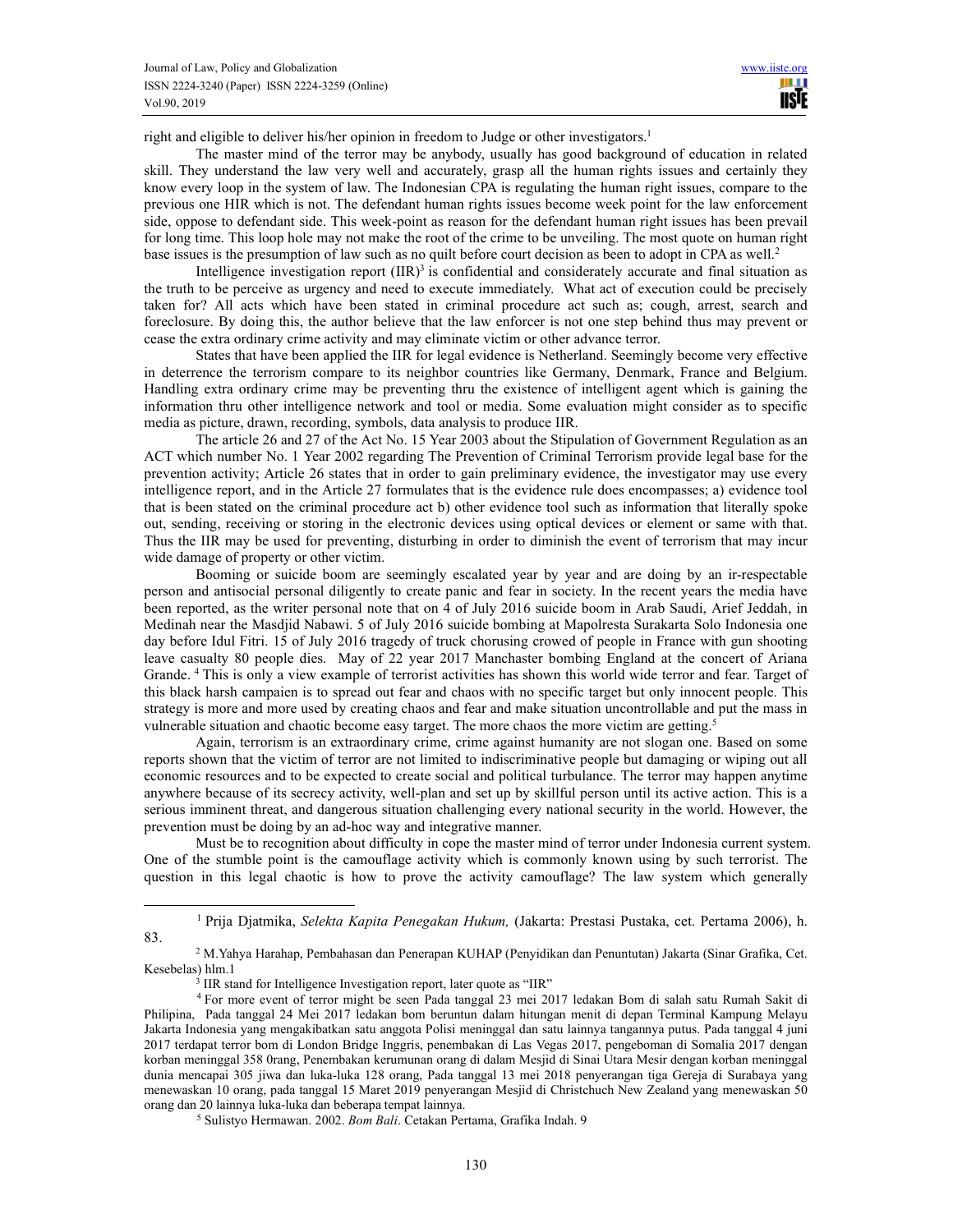recognized that is the legality principality as is been laid down by the law article 1 verse 1 of Criminal Law. " One particular act cannot be sentence unless there has been existed law(*Nullun delictum nulla poena sine praevia lege ponali*)<sup>"1</sup> and one " particular person might not be in charge for the second time for the law has been settle by the court (*nebis in idem*) as been provided by the article 76 verse 1 the Criminal Law.<sup>2</sup> One question left whether the article 1 verse 1 conflicts with article 76 verse 1 if one terrorist to be indictment accord to point 1 verse 1 and 2 to be charge according to the law of 15 Year 2003 Regarding The Prevention of Terrorism.

This is the limitation of our criminal procedure act *vis a vis* with burden of proof to terrorist activity. One of the advantage for the terrorist their have very close network and very secret. This unveiling method and network lead them to free access to gain power to control public. On the other side, law enforcement which is in this case, police officer or an intelligent agent against some limitation like time and other collectible facts. 1n 180 days, according to criminal procedure act, actually is not sufficient to gain strong evidence related to terrorism activities. Thus, if the law enforcement may not have the qualification evidence the person must be release at one. In fact, the law officer must submit those charge document to public prosecutor before it release. Using this method some time creates weakness for the public prosecutor because of lack of evidence in the court.

Against to this limitation or very crusial weakness of the law solution is given for at least one year. Law enforcement agent, wheater police officer, intelligent officer or public prosecutor to be granded extra time at least one year. The reason laid for this argument is in fact terrorism is diferent in nature. It is not conventional crime, it is an extraordinary crime, with closes operation and tends to victimize crowd and government facilities.

 Based on this preposition the author would like to study about such system of proof in the criminal act on terrorism activity based on the IIR. According to the Act No. 15 Year 2003 IIR is considering as law evidence. Following to this reason, author needs to formulate some legal problem. First, What if those intelligence activity or information might be consider as evidence to build a case in criminal terrorisme matter. Second, What if the qualification of IIR to be qualify as evidence. Third, how is the Intelligence investigation report effect and contribution to the prevention of terrorism activity so far?

## **B. Research Method**

## **1. Research Approach**

 This research based on library research or normative juridical resources or primary law as statute or act. The research apply to other related law documents or resources such as legal bibliography, secondary law resources such as government policy or regulation, or rule<sup>3</sup>. Tertier data of law such academic journal, law journal on common law area and other Computer Assisted Legal Research such Lexis Nexis and WESTLAW, Black Dictionary recent edition.

## **2. Data Collection Technic**

This is qualitative research on normative analysis approach. Technic to gain all information and primary, secondary or tertiere legal sources are mostly authoritative law document from law, statutory, Act or Government law and Court Decision, Law Journal, law books. Some law books or treaty may include.

## **3. Data Collection**

Data or more specific are the information and mostly from books, Journal and other collected books or law and regulation. How to manage this information is by check and recheck until there is no hasitation about such clear and convincing data. By doing this actually the author apply snow balling technic.

## **4. Data Analysis**

Data analysis is a method of analysis how this information is analyzing. Qualitative research on normative study as legal study open an opportunity to compare all information in the same category or different category. Evidence as research finding can be applied to research question. One must aware that most of legal research is searching normative and general principal of law which is must to apply to a specific rule of question. This is what is well known as deductive data analysis.

<sup>1</sup> Lihat Pasal 1 ayat (1) KUHP.

<sup>2</sup> Lihat Pasal 76 ayat (1) KUHP.

<sup>3</sup> Sri Mamudji *et al*. Metode Penelitian dan Penulisan Hukum, (Jakarta: Badan Penerbit Fakultas Hukum Universitas Indonesia, 2005), hal. 4-5.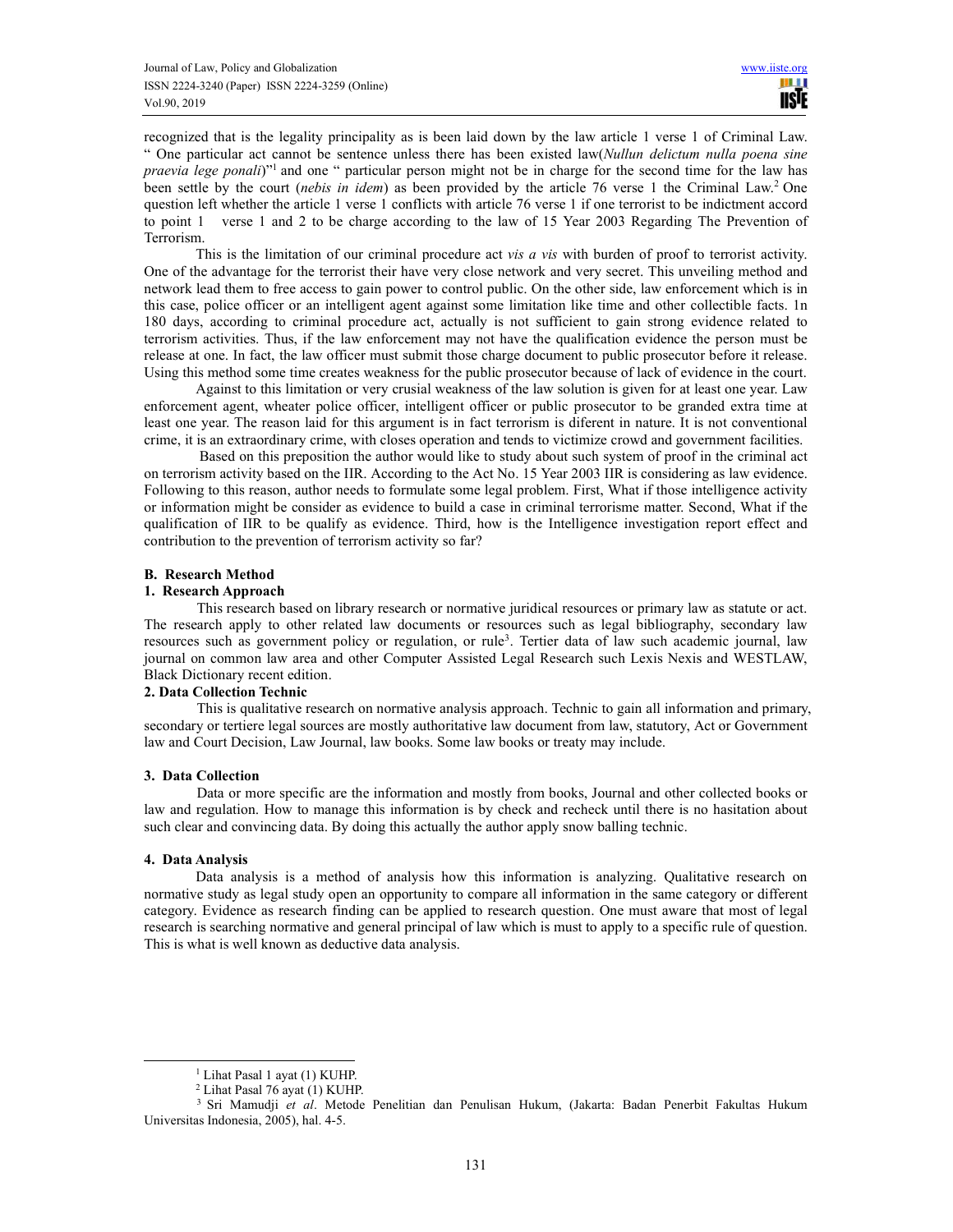## **II. RESEARCH FINDING AND DISCUSSION**

## **A. Intelligent Investigation Report(IIR)<sup>1</sup> as Evidence for Criminal Terrorism**

Again, terorism considers as transnational crime with specific nature and needs specific method of prove. The same thing is to cop and deal with this type of crime is different from the conventional crime. Practically in Indonesia, criminal terror are still adopting or more focusing on evidence at mainly. Article 184 verse (1) for example at Act No. 8 Year 1981 on Criminal Procedure Act mention it very hardly that legal evidence/validity of evidence are included only: 1. Testimony of witnesses; 2. Testimony of an Expert; 3. Letters / documents; 4. Indication; 5. Defendant Answer/Testimony/Confession. About to this point of 5 difficult to gain because of the most of master mind of the terror, are in back of the scene and using many trick to hid his/her identity. Thus, the confession of the true actor/defendant is main obstacle in this problem since we can not access to his / her valid identity.

According to Act No 15 Year 2003, has been descript about the IIR which can be formulate that the IIR is a specific and sistimatic report and study with an analysis and evaluation report under particular operation using data factual such as, image, photo, recording, perforation, symbol-simbol and other devices that give special and uniqe meaning. The use of this IIR in the effort to open the existence of the crime may be used as preliminary evidence to continue the stage solid of investigation which later must under the Stipulation of the chairman/vice of the Court.

Following to this rule of evidence and also burden of proof, the criminal procedure act strongly stated that at least must have 2 (two) different evidence (of five) however the IIR may be recognize or strongly considered as an evidence of the case and from my personal view the IIR itself, in a nature, is not about a preliminary of indication but also is solid evidence. In this matter of argument, which may consider about the position of IIR that has been proof before by the chairman or vice charman of the court. Based on this ground, thus on the next coming bill of Amendment of Perpu No 1 Year 2002 on the prevention of criminal terrorism Act especially on article 26 may be suggest to this draft of law to stipulate that the IIR could be as legal evidence to used to adjuge the investigation process of terroris activity. More over, about the detention term which is on the act of Perpu provide only 6(six) month and which is stated on the criminal procedure act stated also in article 24, 25, 26, 27, 28 and 29 cover all stages in inverstiation by police officer, public prosecutor, and on the Judge Circuit court, Appelate court until Supreme Court. Counting about the burden of proof, and profiling process of the subject or actor of the the terror the term 6 (six) month is must shortly.

 Relativism in terrorism as a learning political states impacting us through the world of reality. We are combanting terror by all means, political campaigned, public policy, even war against it but in otherside this war at some glances may not true. As Peter Rosler-Garcia, political scientist and foreign economic, Humburg Germany stated there is no states in the world as consistently combating against the terror.<sup>2</sup> Example to this, United States as the state war against the terror which its proganda Global War Against Terrorism, in fact on the other side support the terrorist "IRA" in North Irland or and Unita Movement in Angola. The same happen to Europan Uni support viaous of group of terrorist in Africa, Asia and Latin America include "ETA" in Spain. European city government in fact supported officially representing of an extremist in their region and accepting their activity thru silent.<sup>3</sup> Further more, in this stage we are having difficulty in determint the true terrorism. Terror which is a term of terrorism veru ubsurd and subjective. Meaning, every person have their own state of mind about the measurement of fears, what is originally an event as terror the other not.<sup>12</sup>

Challenging the development of modern society with its modus operanti and crime like transnational terrorism, trafickking, narcoutic demanding other component of law to cope all of this development in crime world. The same question may be addressed to the legal system of our criminal procedure act. System burden of proof and the rule of evidence as been regulated in article 184 verse (1) stated that as a recording in persei never be a legal evidence. But in its ambiguity another statement shown as a recording apply to rule of indication. Strangely, this ambiguity is not finish, still there is another law, which the law of Information and Technology and electronica on article 5 statement (1) and (2) states that information of an electronical and documents/material or and electronical printed material considering "evidence" in persei or include in rule of evidence.

The specification about terrorism crime activity and any various of regulation in legal system are

<sup>&</sup>lt;sup>1</sup> Intelligence Investigation Report *hereinafter* as IIR

<sup>2</sup> Peter RÖsler-Garcia, "Terorisme, Anak Kanduk Ekstremisme", http://www.kompas.com/kompascetak/0210/15/opini/tero30.htm>, diakses 20 Februari 2009.

<sup>3</sup> RÖsler-Garcia, Peter. "Terorisme, Anak Kanduk Ekstremisme", http://www.kompas.com/kompascetak/0210/15/opini/tero30.htm>, diakses 20 Februari 2009.

<sup>12</sup> Paul Wilkinson, *Terrorism and the Liberal State* (London : *The Macmillan Press Ltd., 1997),* sebagaimana dikutip oleh F. Budi Hardiman dalam F. Budi Hardiman dkk., *Terorisme, Definisi, Aksi dan Regulasi* (Jakarta: Imparsial, 2005), hal 5.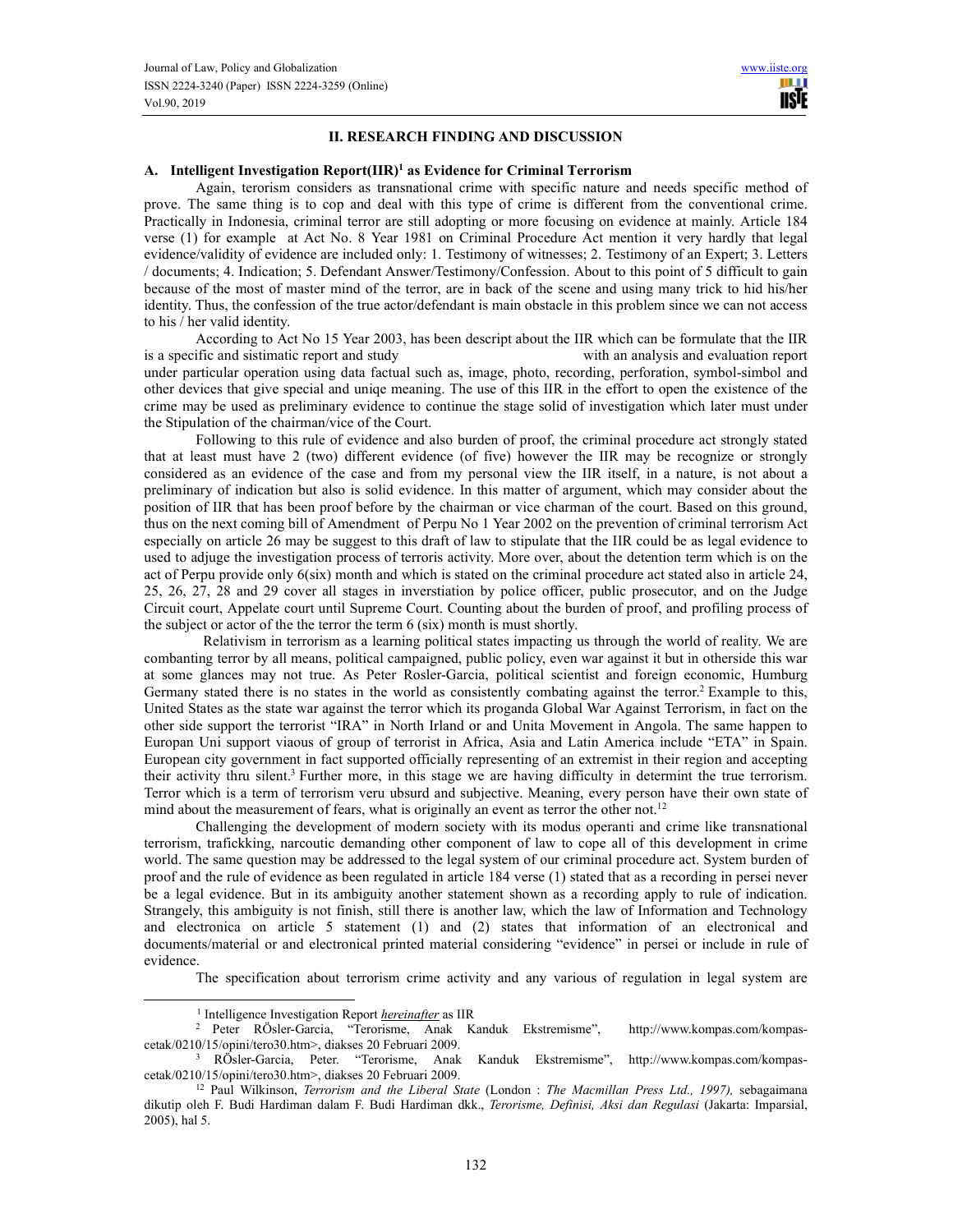creating many language of manifestation and intepretaion. IIR as may conclude as a result of very attentive study and operational field have not been recognized as rule of evidence. Compare to other prevention program such as Commission the Eradication of Corruption that record the conversation of Artalyta considers against its individual interest, in other word shown the effectiveness of battle in corruption.<sup>1</sup>

In managing crime on terror, in Indonesia or other states seems tends to apply a conventional crime method which more behind the terror action. Specific crime must deal with specific method or rule. In this opportunity, the author is trying to explore about the IIR as my main purpose of this study. From this standpoint, the IIR focusing on proactive activity and doing nessecary action to prevent fallen of victim. Thus IIR is a method with aims no victim at all.

The IIR must take first place before the terror crime taken place, the intelligence operation must start to seek all fact and information, eye on eye, open their ears, identification object or seizuring the subject, monitoring, disturbing to hold the actor action in so may deminish the teror action. By do this, the production of IIR other people interest, especially their right to live are being protected. Based on this reason the author build this study to explore theoretically, how does the rule of evidence might be develop to cop the proble of burden of proof in terrorisme action.

Companion by the mothod of proof become a main support to discover the action of terror as been describe as IIR. Terrosrism as being recognize as a specific crime of terror in modern way needs special technic, special method and action in far. To re concerning about the past history of illegal recording as been recognized since hundred year ago or since the invention telecommunication in 1840 with telegrafi operation. One of the illegal recorded action when the telegrafi mechine send code by using morse code in 1867.

Method of investigation with "illegal recorded" as an alternative method toward the development of crime in modern society. In this instance, the IIR become more strategic way or method in preventing or detection tool in combating terrorism.

The development of the information and technology in Indonesia does bring the sindicate and terrorism group in and it demands the Indonesian law enforcement to be adapted in a unigue way to develop their skill and knowledge. Including of this, a need of develop a new rule of evidence as been mentioned before if the IIR are the component of a rule of evidence as we cconsult to 5 of rule of evidence in article 184 from the criminal procedure act.

Compare to another draft law (bill) which is the bill of new criminal procedure act year 2008, about the rule of evidence there some development. Before on the recent applied law, the criminal procedure act stated only five rule of evidence such as:

- 1. Item/Clues
- 2. Leters/document
- 3. Testimony of the witnesses
- 4. Expert Testimony,
- 5. Defendant Testimony

 Now in a new draft of the Bill, the new law which under preparation to parliament is becoming six of rule of evidence to be include electronic devices.

 Standard of burden of proof or rule of evidence as is in criminal procedure act and in the Criminal Act are becoming late up-dated compare to the development of crime. IIR must be legally to accept in the context of its systematic of evidence which using surveillance method, operation action, field analysis of fact, data transmitting, recording, picture, image, or profiling all of this make the IIR most comprehensive method and evidence and it's a evidences in one package. All of this is about the authorization of a specific particular act which is not allow in general term for the sake of special needs in a special condition such as in the existence of terrorisme. The effort to combat terrors in the future must be seen some individual interest might be vistimised for the sake of nation and state security.

Freedom of communication and on the accepting of information stated by the article 28 F, 28G statement 1 of the 1945 Constitution must be seen as a relative statement means it may be deviate in the case of specific legal reasoning (lex specialis derogat legi generali).

In this case, the IIR with its comprehensive nature can be applied adequately as of the rule of evidence. The existence of present law which is conflicting each other brings some confusing. For instance the way of recording or method of recording particular subject must object to the law that oblige the enforment to be based on legal interest of law, and the action to recording must under permission of related body.

 The rule of evidence especially about the *indication* element as is meant by the article 188 verse 2 in the Act of No. 8 The CPA specially for the criminal special act for terrorism is been recognized by the law that evidence such (a) other evidence like information which literally spoken out, by sending, by accepting, or in

<sup>1</sup> Munir Fuady, *Teori Hukum Pembuktian (Perdata dan Pidana)*, Citra Aditya Bhakti, Jakarta, 2006, hal.181.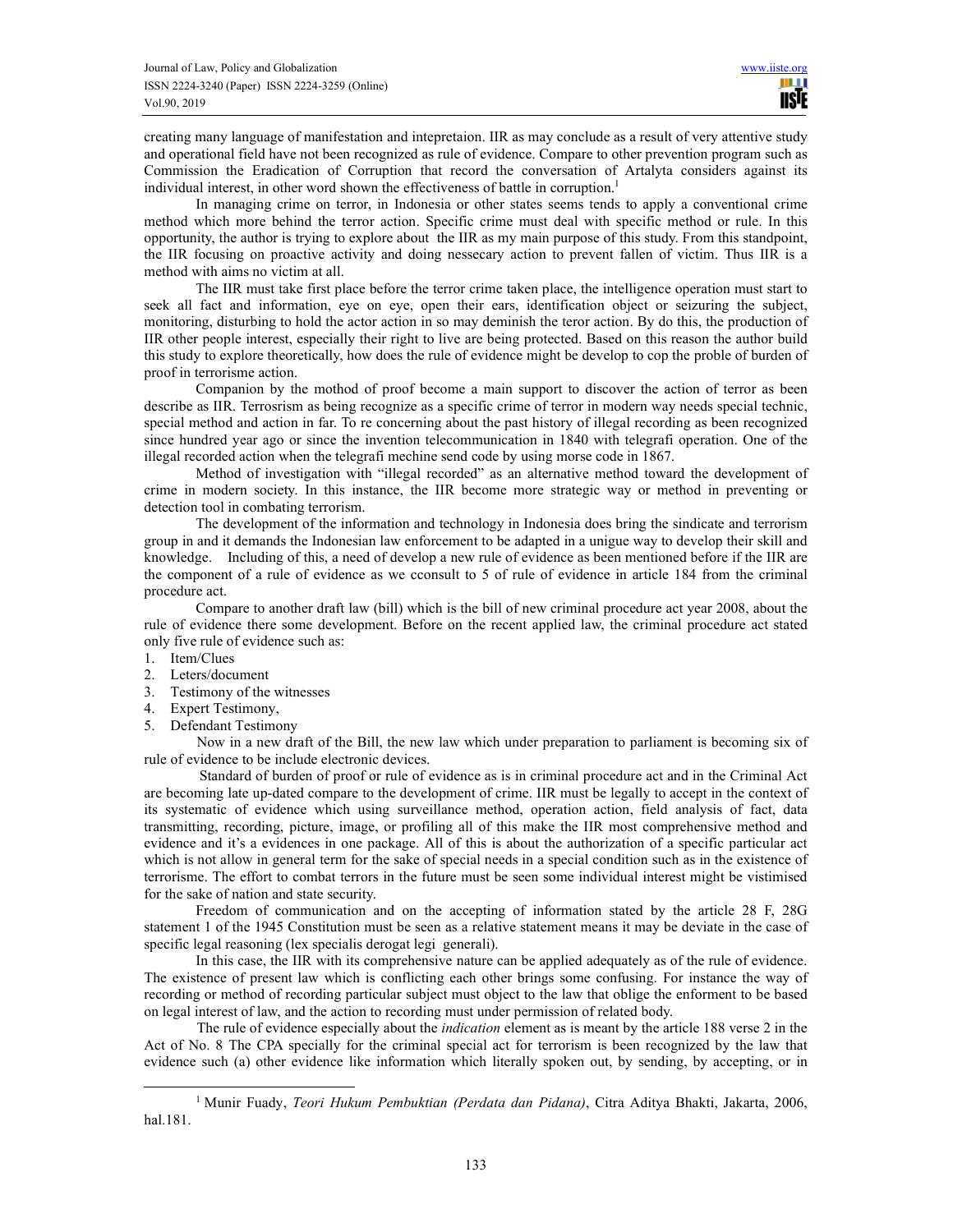store of in electronic way using optical means or same with in; and (b) document which means every recording, data information that is to be seen, read, or listening by or it can be visualize or without any help or any means, or other that can be paperised including drawn, voices, map, pictures, draft or blue printing, number or perforation that has a meaning. The extention of the rule of evidence is a need because of the terrorisme nature as an extra-ordinary crime which is where the evidence lead to an actor is most difficult.

## **B. The Usage of IIR in Crime of Terrorism**

 In daily exercise, when dealing with terrorism case law enforcer using conventional way, which is apply the procedural general criminal procedure where usually using the article 184 Criminal procedure act on burden of proof and rule of evidence, like Letter. According to the acticle 184 :

- (1) "Letter" composed of Akta (Official Letter) or other kind of Letter. Akta is a script which merely to be made to show about one event.
- (2) Witness. Testimony after examination of proof is a way examination of proof is the importance in the case examination process before the judge. Thus, one testimony must confirm about evenevent which he/her personally was seen or experiencing not only one conclusion from those experience. Only the Judge that may taken the conclusion.<sup>1</sup> In the terrorism activity where social and religious mask used by an actor evidence of letter to be perceive not enough and strong. Another is in the testimony itself in this case, is not the perfect one and bind the judge, but must be leave to the judge to accept those testimony or not. Meaning the judges are free to consider one testimony according to his/her personal perception. One witness that has close family relationship with defendant in case may be repudiate by another party meanwhile such witness may ask to release her/him to give the testimony. Further more the law stipulates that one testimony does not adequate. Means one judge can not his decision on one testimony. Thus, this testimony must be side by side with another kind of evidence.<sup>2</sup>
- (3) Asumsing is a conclusion that is taken from an event in clear and factual. From this clear and factual event the conclusion is taken and another event already happen. In cross examination stage, there two kind asumtion that may adopt, which the assumption by law (ducth: watterlijk vermoeden) and assumption by Judge (rechtelijk vermoeden)*. <sup>3</sup>* Asumptions are difficult to apply in terror case .
- (4) Confession. Actually confession is not the evidence rule, because of if one party confess about something then other party is free not need to confess something. Thus, it can say that this party or that party has proved something. Because the examination of proof the examination before the judge has not in burden of proof examination process.<sup>4</sup>
- (5) By law there two kinds of sworn which decisive sworn (decissoire eed) and compliment sworn *(supletoir eed). The first one is a sworn which under order by one party which aim to to end the battle.*<sup>5</sup> If for instance the other party take the sworn with text draft by other party and then this party is won. In return, if this party repudiates to take sworn then he loses. Party has been order to take a sworn has the right to ask the opponent to take a sworn.
- (6) Indication is an evidence according to the law. There are another kind of evidence which is not considered by the law such photo, film, video-or CD/tape recorded, micro film and microchip. According Supreme Court Letter.<sup>6</sup>Nomor 37/TU/88/102/Pid Januari 14, Year 1988, mikrofilm atau mikrofische may consider as an evidence with some exception the originality or authentification of the item and it could trace back its registration and protocol. This rule apply to civil and criminal case.<sup>7</sup>

 Court of terrorist session is very specific in nature and it also need aiding tool to uncover it and the IIR which inside full of high tech information acted like in two side of a knife. One side may save the human life another side may destroy the life itself.

It is so happen with the technology itself, law and the crime are two coins vis a vis. Law is response the

<sup>1</sup> *Ibid,* 180-181.

<sup>2</sup> *Ibid*

<sup>3</sup> *Ibid,* hal. 181-182.

<sup>4</sup> *Ibid*.

<sup>5</sup> *Ibid,* hal. 183-185.

<sup>6</sup> Hari Sasangka, *Hukum Pembuktian dalam Perkara Perdata Untuk Mahasiswa dan Praktisi,* CV. Mandar Maju, Bandung, 2005, hal. 41.

<sup>7</sup> Dikdik M. Arief Mansur dan Elisatris Gultom, *Cyber Law Aspek Hukum Teknologi Informal,* PT. Refika Aditama, Bandung, 2005, hal. 100.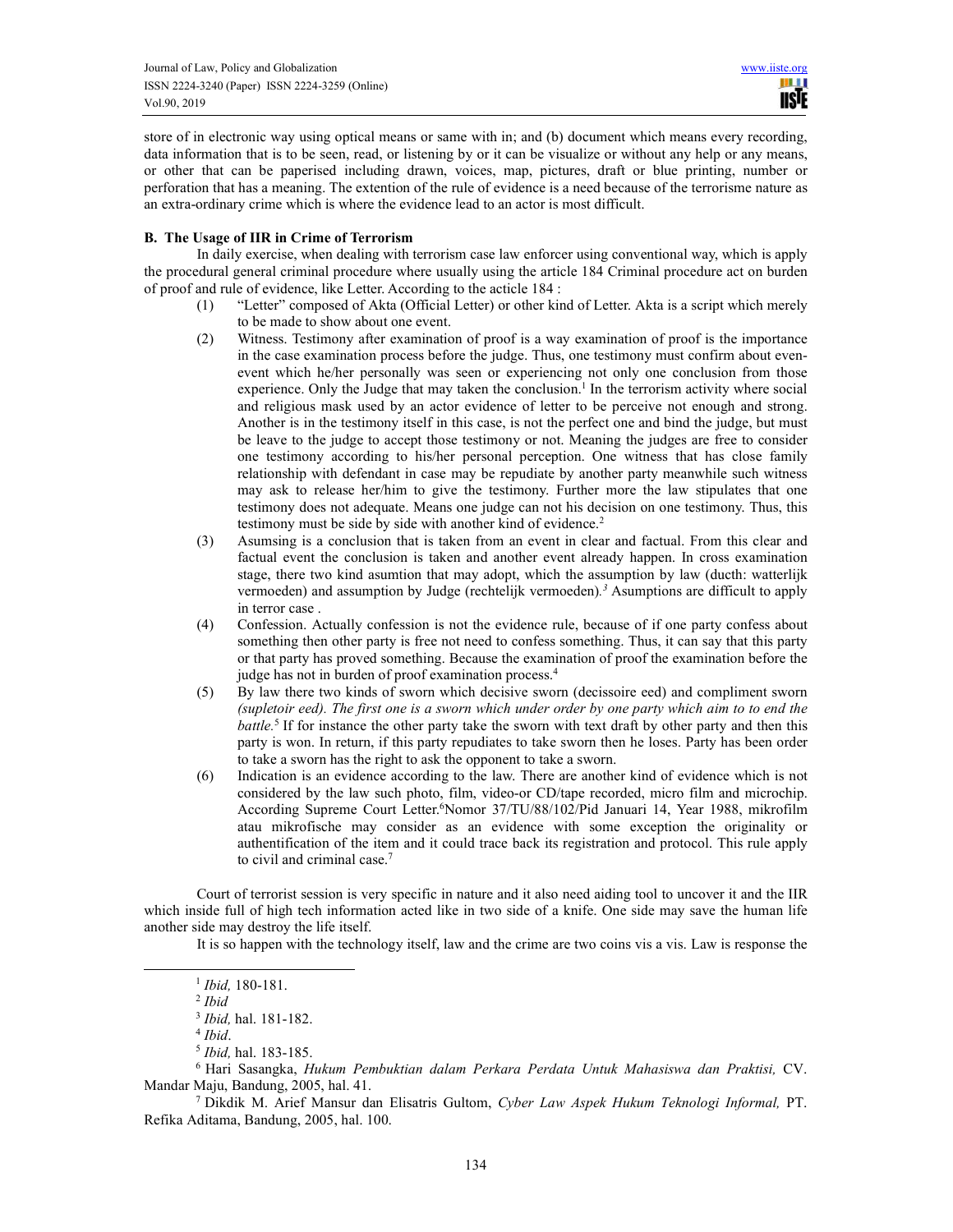rapid growing of modern behavior in other side law may have to face the crime itself that come from its modern behavior. Thus, crime has come into the era which what so called "Cybercrime." *Cybercrima can be describe simply* an act of crime using computer technology or computer or computer network (local area network) or external network to access, without permission certainly, and tortiously with or without damaging or change on the computer facility it access in.<sup>1</sup>

The actor of the terror identity difficult to find and also difficult to uncovered thtough confesion merely. The actors are mostly has under strong indoctrinate and perceive to suicide in return for their "belief". Thus, confession before the Judge (gerechtelijke bekentenis) consider onesided confession either on writing or orally on the bench. Which is to agrred or not agreed about the relation that submit by other party in court whether the examination are in or stop in".<sup>2</sup>

As we discuss about the limitation of proving the terrorism activity in court using the conventional rule of evidence and method of proof as been stated above. The extentive of rule of evidence such as IIR must be exercise at once. The character of the intelegence process are cepat (velox) dan repat (Exactus) are considering the essence of an intelegence in nature, both are two side of a coin, intelligence means capacity to learn without difficulty beside the character of an individual in a new era can satisfy its elf its environment.<sup>3</sup>

Herbert L. Packer devides criminal justice system in two model: *crime control model* and *due process model.*<sup>4</sup> To support this argument Packer stated that in his book *The limits of the Criminal sanction, " I call this two models the Due process Model and the Crime Control model".<sup>5</sup> .*

Indonesia uses the due process model. "*Due Process Model"* is a enforcement that tends to prevention side, using presumption of innocent, formality, adjudicative and legal quilty efficiency. In the investigation the constitution provide privilege to police officer to call, investigation, detention, seisuring, or to take legally all item/property that needs for further investigation specially related to a crime. In exercising this authority, the enforcement subject to the right of due process of law where where every person under investigation has their right to be perform (due process of law).<sup>6</sup> In this situation, in a context of terrorism the author submit this suggestion that in the case of terrorism the enforment process would choose the crime control model before the fallen happen in the next future.

 The application of law on the terrorism war if it applied the crime control model where involves law professional with fully understood the pcriminal process because of its tendency in repressive movement, presumption of innocent and the guilty factual efficiency. This is become more efficience in dealing with terrorism because process of terrorism activity challenging two issues human right and the burden of proof.

Some facts are finding by law enforcement very often the enforcement process stuck into the wall side one case must adjourne because of lega; procedure with tend to emphysis the due process model. Thus in the combat of terrorism is more efficiently using crime control model. This tactic is more preserve the public, save their interest and it can decrease crime and punish the quilty one.

 Thus in this opportunity, I might suggest that the IIR in the examination process of terrorism even is a difficult one but for the sake of preserving people and the protection life one may suggest the usage of crime control model where the officer is in the involving those who are skillfull and full of knowledge.

## **C. The Impact of The Change System on Method of Proving Towards The prevention terrorism Crime**

The IIR become more important as a foundation for building up an effective way to prove any terror activity. Many task force are already in with some tries or simulation to positively convince the terror operation. The terrorist usually seek for a weakness point and exploit this point as a target which not under protection or less security. The operation of terrorist is exercise as clandestine / under groung operation which well organized and with special training. Acton to secure usually for the a team who will do the terror, with cell cell group action before destroy the target.

Implication of the IIR related to terrorism become more influence to prevent the acceleration and the terroris maneuver. The terror action beside creating fear in public the terror also impact the whole system of life ideology, politics, economy and culture even security itself. So, the changing of proving method will bring down the i of terror. As for example Osama Bin Laden as the main enemy of the USA. He with his aids AL Qaeda to be perceive anti capitalism. Meanwhile for certain group of people Osama and its organization to perceiving as a

<sup>1</sup> Dikdik M. Arief Mansur dan Elisatris Gultom, *Cyber Law: Aspek Hukum Teknologi Informasi,* PT. Refika Aditama, Bandung, 2005, hal. 8.

<sup>2</sup> R.M. Sudikno Mertokusumo, *Op. Cit.,* hal, 107.

<sup>3</sup> Opcit Hendropriyono. hal. 27

<sup>4</sup> Romli Atmasasmita. 2010. *Sistem Peradilan Pidana Kontemporer.* Cetakan Kedua. Jakarta: Kencana Prenada Media Group. hal. 11.

<sup>5</sup> Herbert L. Packer. *The Limits of the Criminal Sunction*. California: Stanford University Press, California. Hlm. 153.

<sup>6</sup> Harahap M.Y. 1985. *Pembahasan dan permasalahan KUHAP.* Jakarta: Sinar Grafika. Hlm. 95.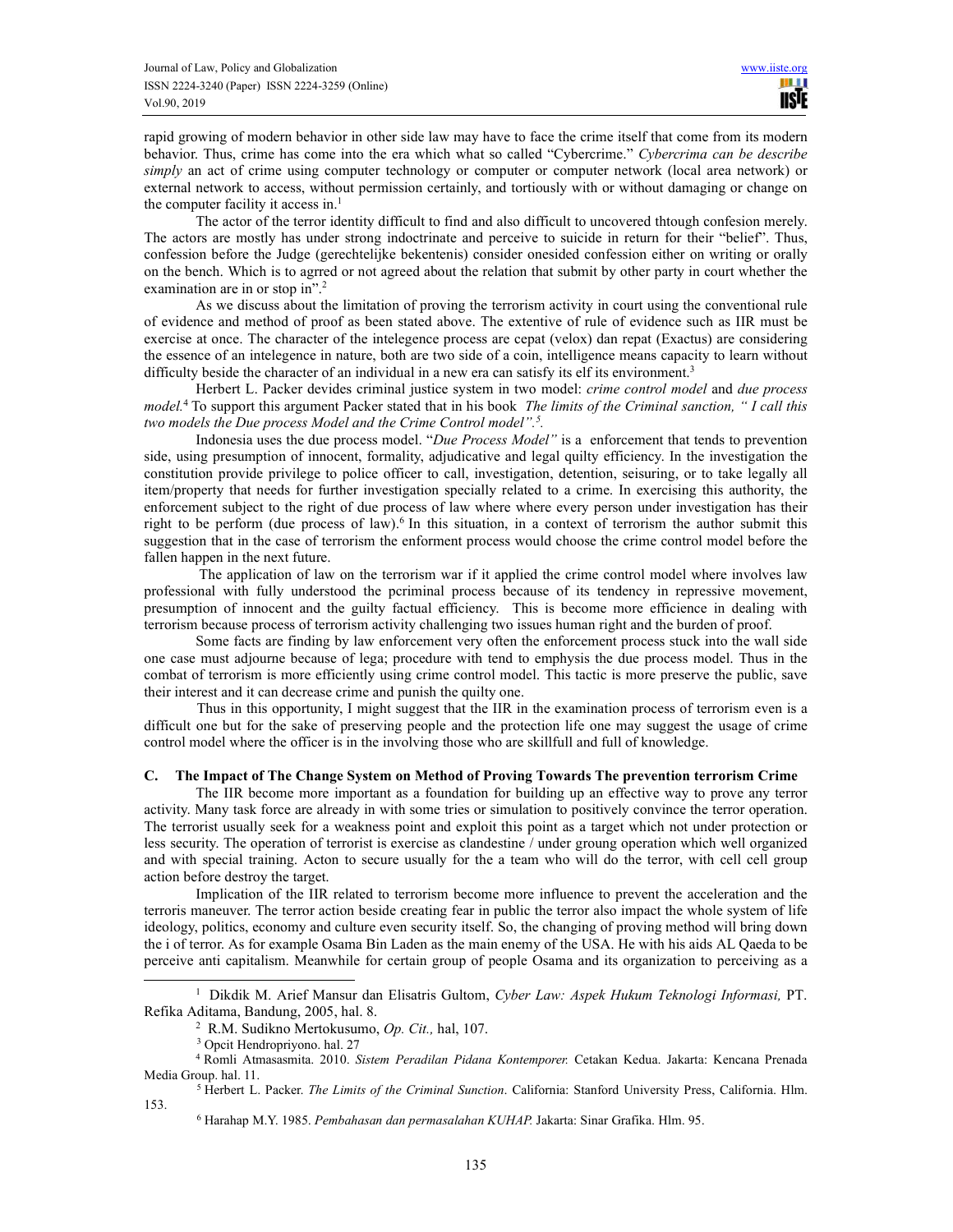hero against the US arrogant and its neo capitalism. However this is the war between lunatic fanatic and religious radicalis and neo capitalism and capitalism.

The aims of every religion basically blessing for people and bring a message of peace for people of the world. The terrorist this chance to another side where a religion to be ideologed with different meaning. Where religion treata as a vehicle for power. Political situation after WTC New York, at September 11 2001 make change the world map drastically lead by US. America accommodated a new foreign policy as pre-emtive movement, consilidates foreign corporation among countries in the world to combat terrorism and network.

Impact of WTC Booming creates such as "travel traumatic" on people in the world uses airplain. Many airline corporation experience damage in their financial and budget operation. The war against terror lead by America has crossed out the domestic border.Genuinly terrorism is a crossed out the domestic border too. Example to this how the America government decides to combat Afganistan and Iraq. This is a leasson learning which if we put the IIR at first we would not have such casualty of terror with a massive damage of life and property.

## **III. CONCLUSION AND RECOMMENDATION**

## **A. Conclusion**

#### **Based on research and this study therefore some point might be provide as is;**

- 1. On this analysis dealing with war in terror or terrorism we better use the IIR as an important alternative vehicle or as an evidence using in the examination of proof. Quick respons and the fast pf terrorism activities needs to consolidate all resources to stop the eccelaration of terror. IIR become major vehicle to combat terrorism
- 2. By using the IIR as an evidence or include in the rule of evidence may eliminate victim and damage in all level and deter the terrorism.
- 3. In this world the actor of terrorism are in every side of the world therefore the way to deter in by using IIR as a evidence to identify, monitor and hunting down the actor.. Terrorism is a extra ordinary crime therefore to dealt with it must in with in the extra ordinary method in this case the IIR is suggested.

## **B. Recommendation**

- 1. To bring the government awarness that war without terrorism is futile without the IIR method.
- 2. Terrorism in this study shown as a war against humanity, massive, systemic and well organized. In the context of investigation may be recommended that the term of detention to be prolonged until a year period to explore the terrorist networkingand all of its plan.
- 3. To call the awareness of the legislator and all the law enforcement sector to consolidate this matter in deterrence of terrorism attack. Based on this research, the recommendation goes to the follow research and its agenda in this area of study to preform it with different approach. Those study is consider as a contribution for a nation.

#### **REFERENCES**

Aditya Bhakti, Jakarta, 2006.

Andi Hamzah, Pengantar Hukum Acara Pidana di Indonesia, Jakarta: Ghalia Indonesia, 1985.

Black, Donald., Sociological Justice, Oxford University Press, New York, 1986.

Bryan A. Graner, Black's Law Dictionary Eighth Edition (St. Paul: West Thomson, 2004).

Budiarjo, Miriam., Dasar-Dasar Ilmu Politik, PT. Gramedia, Jakarta, 1987.

- Effendi, H.A. Masyhur., Hak Asasi Manusia Dalam Hukum Nasional Dan Internasional, Ghalia Indonesia, Jakarta, 1994.
- Firdaus, Kamal., Pelaksanaan Undang-undang Hukum Acara Pidana dan Hak Asasi manusia Dalam Perspektif Kepengacaraan, Makalah Diskusi Panel di FakultasHukum UII Yogyakarta, tanggal 10 Desember 1994

Grolier Academic Encyclopedia, Grolier International, 1983.

Hendropriyono A.M. Filsafat Intelijen Negara Republik Indonesia. Buku Kompas. 2013.

Lembaga pendidikan dan latihan Polri, Fungsi Teknis Intel, Polri, Jakarta, 1992

Manoppo, H.A., Sepintas Tinjauan Mengenai Adanya Hak-hak Asasi Manusia di dalam Hukum Acara Pidana Negara Indonesia, Hukum dan Keadilan No. 1 Tahun VI, Mei-Juni 1978.